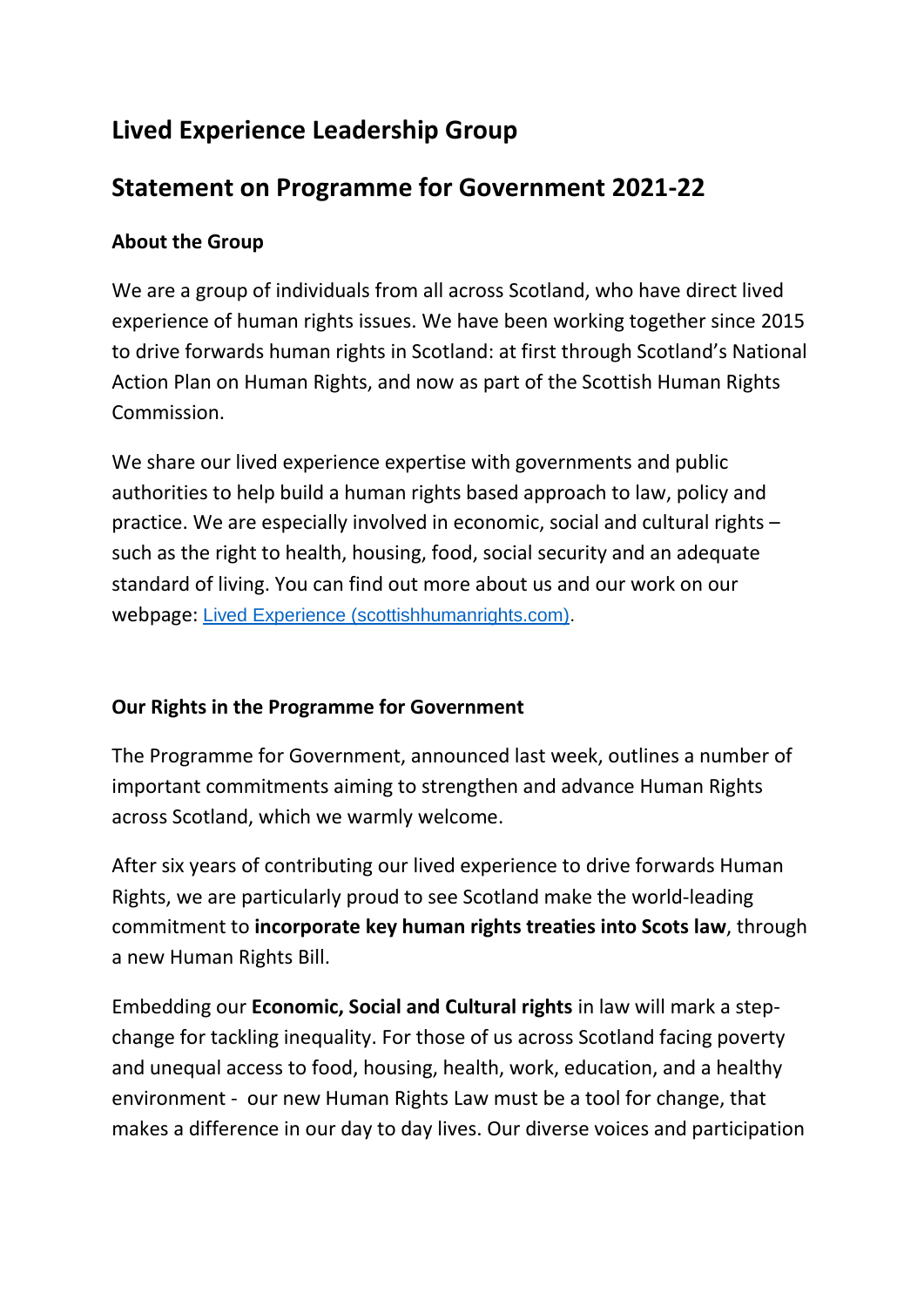must be supported and resourced, as a central part of developing the Bill, implementation, and monitoring the changes that we need to see as a result.

Incorporating **rights for women, disabled people, black and minority ethnic people**, and protecting rights for **older people** and **LGBT people** – can help eradicate the discrimination and inequality these groups still face - inequalities made worse by the ongoing pandemic.

We welcome the strong commitments to **tackling poverty**, throughout the Programme for Government: we hope actions will be informed by participation and a Human Rights Approach, to advance our **rights to food, rights to work, and an adequate standard of living.** We particularly welcome the emphasis on supporting access to Fair Work for those hardest hit by the pandemic, including disabled people, and black and minority ethnic people.

The commitment to establish a new **National Care Service** will be one key area where a human rights based approach is vital, and where the voices and participation of those with lived experience will be essential to help build a system that can uphold key human rights - such as disabled people's **rights to Independent Living.**

Commitments to invest more in **mental health services** are welcomed urgently, and are a key area where participation and human rights budgeting could help bridge the gap between policy and lived experience: accessible, inclusive involvement of service users and those who have struggled to access services will **help ensure this money gets to where it is needed**, and maximises human rights progress.

We welcome commitments to **reform the justice system** with an emphasis on community and restorative justice that supports families and breaks harmful cycles.

We welcome commitments to advancing **LGBT people's rights** by banning conversion therapy, investing to improve our NHS gender identity services, and reforming the Gender Recognition Act. While we urge legal recognition for non-binary people, we welcome ongoing work to improve non-binary people's lives. We welcome **commitments to tackle misogyny and gender-based**